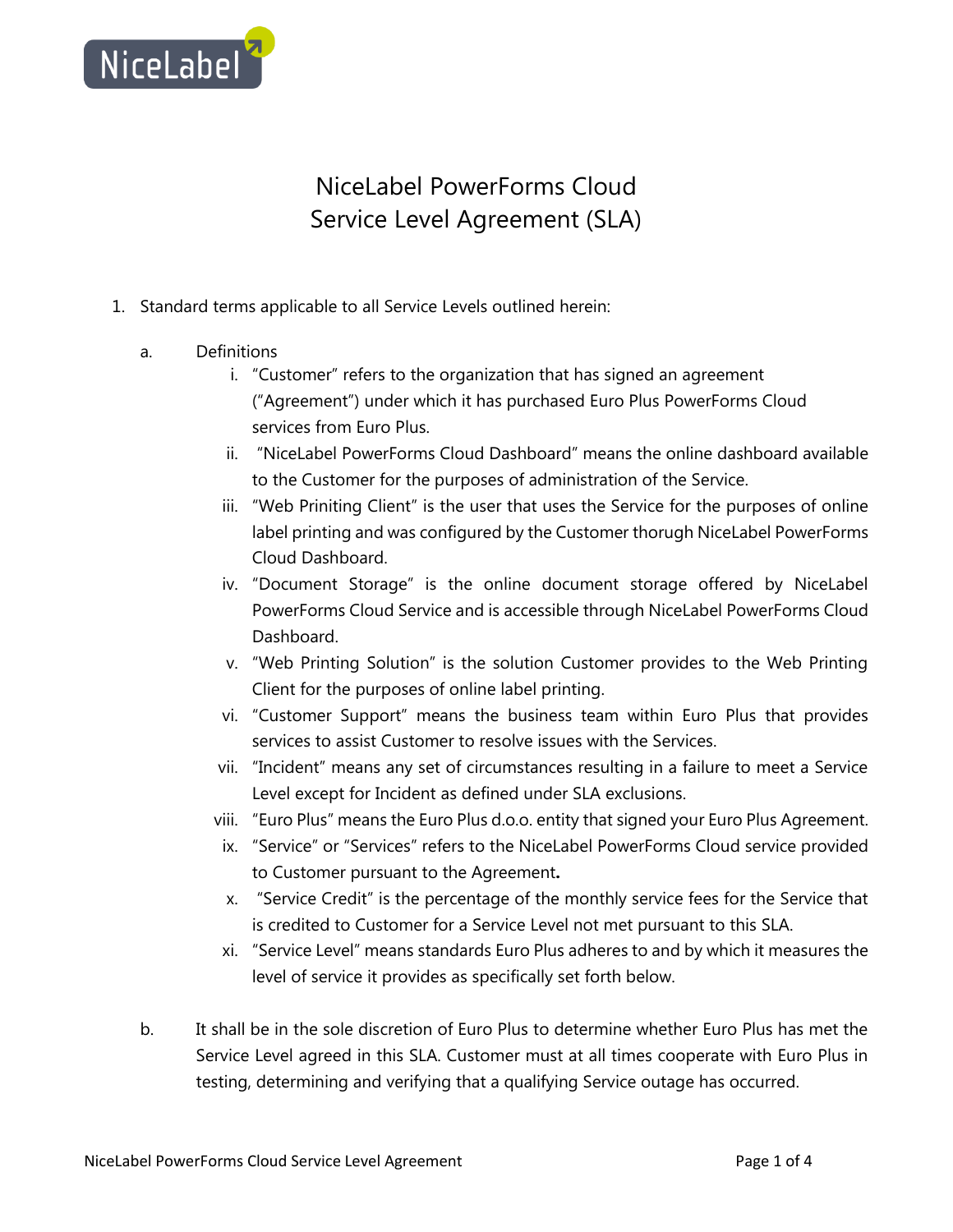

- c. Service Credit Claims
	- i. Euro Plus provides this SLA subject to the following terms. These terms will be fixed for the duration of the initial term of the subscription. If a subscription is renewed, the version of this SLA that is current at the time the renewal term commences will apply throughout the renewal term.
	- ii. In order to be eligible to submit a Claim with respect to any Incident, the Customer must first have notified Customer Support of the Incident, using the procedures set forth by Euro Plus, communicated to the Customer through Agreement, this SLA and directly by Euro Plus, within maximum five business days following the Incident.
	- iii. To submit a Claim, Customer must contact Customer Support and provide notice of its intention to submit a Claim within maximum two business days following the Incident. Customer must provide to Customer Support all reasonable details regarding the Claim, including but not limited to, detailed descriptions of the Incident(s), the duration of the Incident(s), the NiceLabel PowerForms Cloud Dashboard or Web Printing Clients affected and any attempts Customer or its Client made by itself to resolve the Incident.
	- iv. In order for Euro Plus to consider a Claim, Customer must submit the Claim, including sufficient evidence to support the Claim, by the end of the billing month following the billing month in which the Incident which is the subject of the Claim occurs.
	- v. Euro Plus will use all information reasonably available to it, namely information received by the Customer and information collected by its Customer Support, to validate Claims and make a good faith judgment on whether the SLA and Service Levels apply to the Claim.
- d. SLA Exclusions
	- i. This SLA and any applicable Service Levels do not apply to any performance or availability issues:
		- 1. Due to factors outside Euro Plus's reasonable control;
		- 2. That resulted from Customer's or third-party hardware or software;
		- 3. Caused by the failure or deficient performance of power, equipment, services or systems not provided by Euro Plus;
		- 4. That resulted from actions, inactions, misconduct or accident of Customer or third parties or any other breach of the Agreement;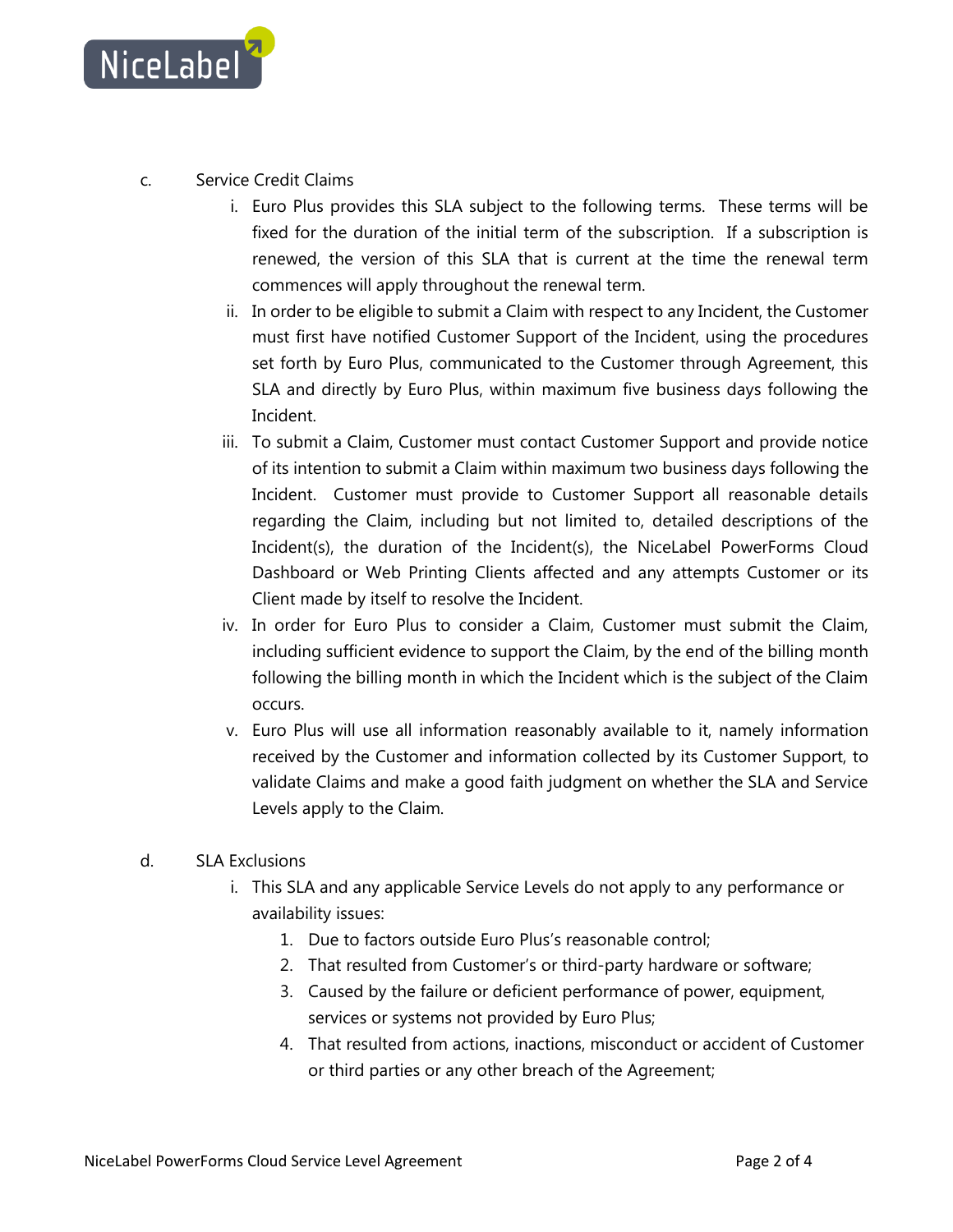

- 5. Caused by Customer's use of the Service after Euro Plus advised Customer to modify its use of the Service, if Customer did not modified its use as advised;
- 6. During Scheduled Downtime (maintatenance or upgrades);
- 7. During beta and trial services (as determined by Euro Plus);
- e. Service Credits
	- i. The amount and method of calculation of Service Credits is described below in connection with each Service Level description.
	- ii. Service Credits are Customer's sole and exclusive financial remedy for any violation of this SLA.
	- iii. The Service Credits awarded in any calendar month shall not, under any circumstance, exceed Customer's monthly service fees.
	- iv. For Services purchased as part of a suite, the Service Credit will be based on the pro-rata portion of the estimated retail price of the Service, as determined by Euro Plus in its reasonable discretion. In cases where Customer has purchased Services from a reseller, the Service Credit will be based on the estimated retail price for the applicable Service, as determined by Euro Plus in its reasonable discretion.
	- v. Service Credits do not apply to one-time fees associated with this service.
	- vi. Euro Plus provides this SLA subject to the following terms. These terms will be fixed for the duration of the initial term of the subscription. If a subscription is renewed, the version of this SLA that is current at the time the renewal term commences will apply throughout the renewal term. Customer can review the most current version of the SLA and related terms at any time by visiting [http://www.nicelabel.com/resources/files/doc/SLA/NiceLabel\\_PowerForms\\_Cloud\\_SLA.](http://www.nicelabel.com/resources/files/doc/SLA/NiceLabel_PowerForms_Cloud_SLA.pdf) [pdf.](http://www.nicelabel.com/resources/files/doc/SLA/NiceLabel_PowerForms_Cloud_SLA.pdf)
- 2. Service Levels
	- a. Monthly Uptime Service Level
		- i. Definitions
			- 1. "Downtime" is defined as
				- a. any period of time when Customer is unable to access the NiceLabel PowerForms Cloud Dashboard, modify the contents of the Document Storage or administer Web Printing Clients or